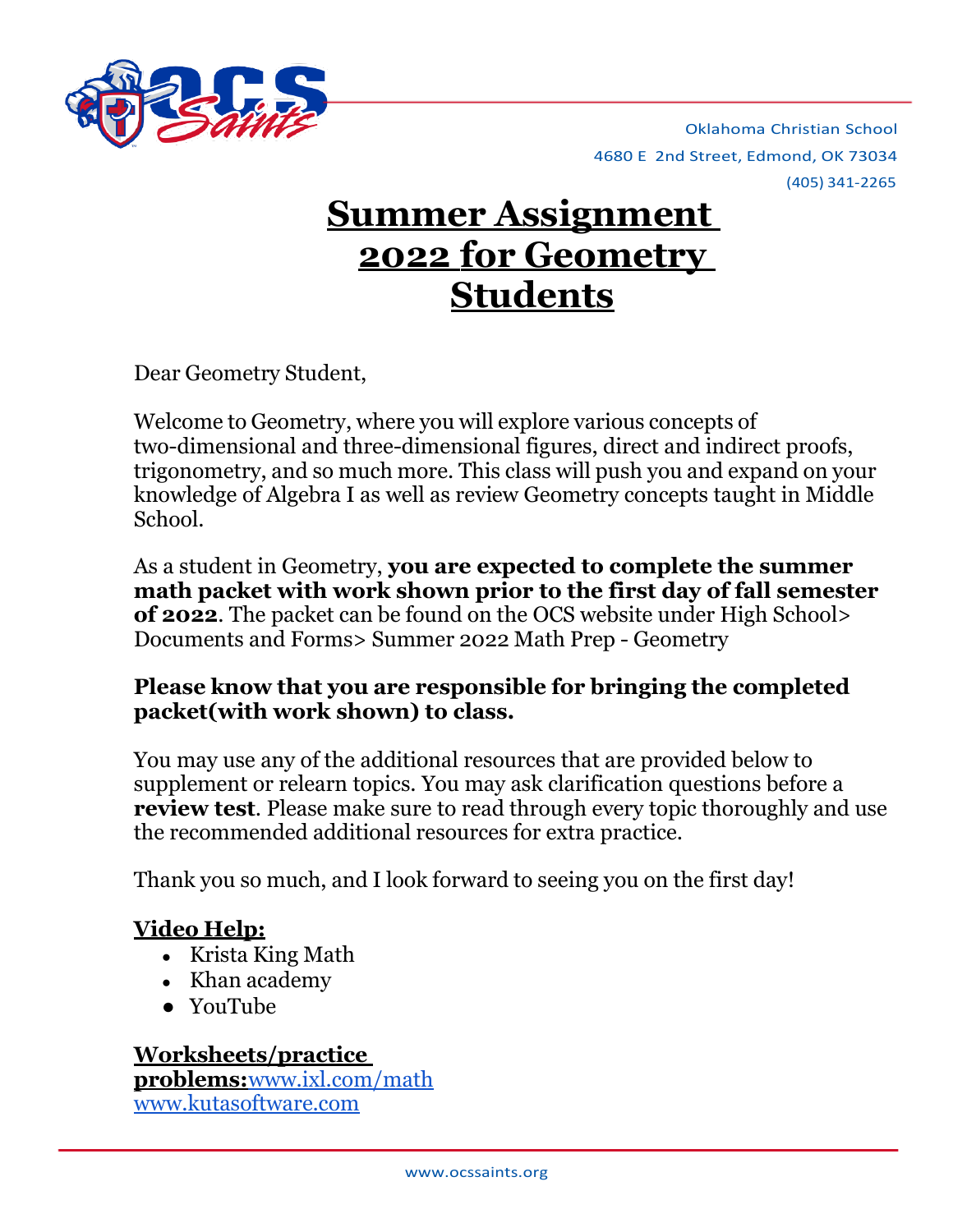.

.

.

#### **Geometry Summer Math**

1. If angle *ROS* is acute and angle *TOR* is straight, then angle *TOS* is what kind of angle?



2. Classify the angle as right, acute, or obtuse.



3. Classify the angle as right, acute, or obtuse.



4. Classify the angle as right, acute, or obtuse.



.

5. The measure of angle *D* is 104°. Classify angle *D* as an acute, right, or obtuse angle

6. Write a definition for supplementary angles.

7. Define complementary angles.

- 8. Complementary angles are two angles whose measures add to 90°. The ratio of the measures of two complementary angles is 2:3. What are the measures of the angles?
- 9. If  $\angle R$  and  $\angle S$  are complementary angles and  $m\angle R = 36^\circ$ , then  $m\angle S =$
- 10. If  $\angle G$  and  $\angle H$  are supplementary and *mH* = 116°, then *mG* = .
- 11. Name a polygon with 3 sides.
- 12. Find the perimeter and area of a rectangle with length 200 ft and width 60 ft.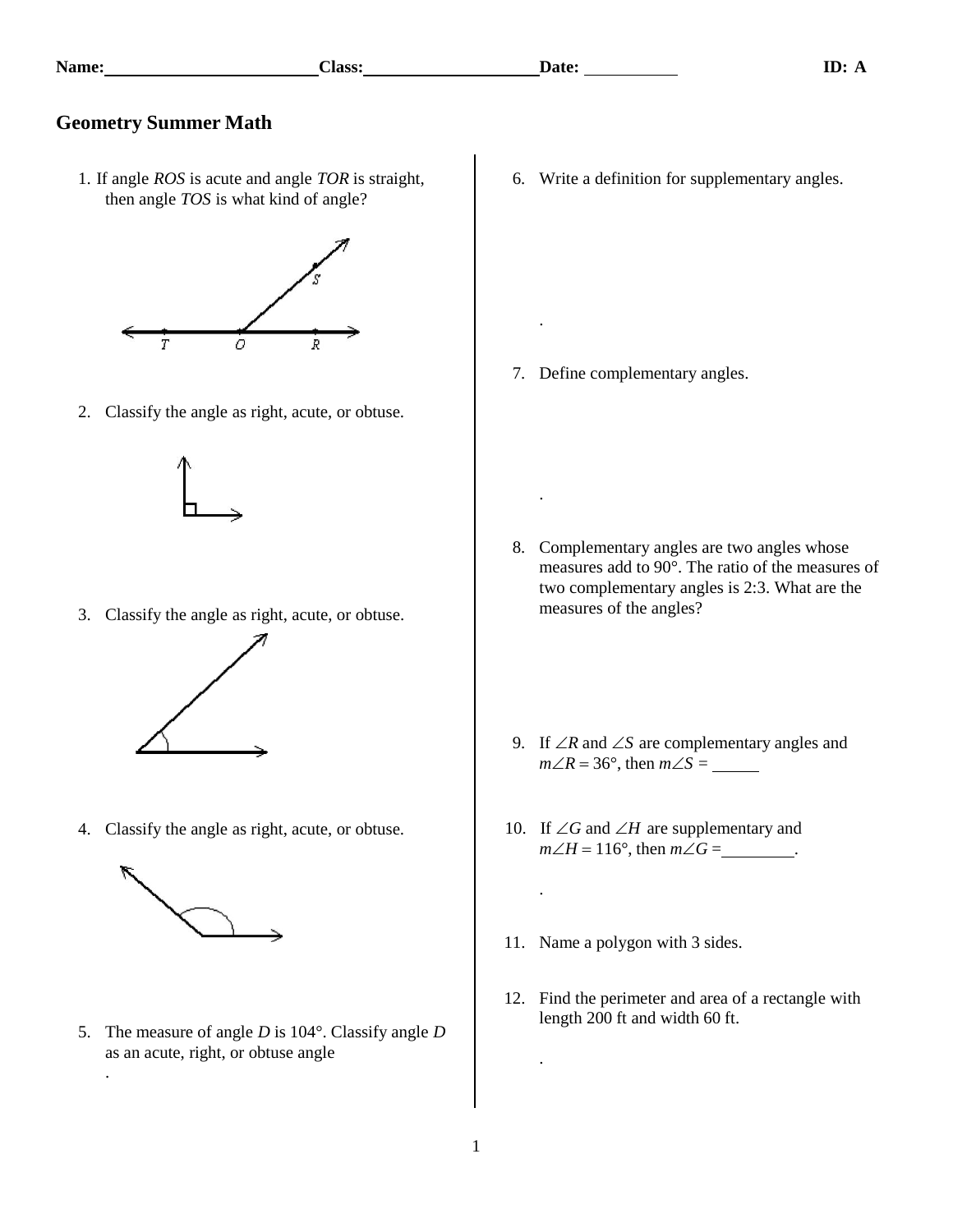.

- 13. A wooden fence is to be built around a 24 m-by-62 m lot. How many meters of fencing will be needed? If the wood for the fence costs \$48.00 per meter, what will the wood for the fence cost?
- 14. Find the perimeter and area of a rectangle with length 225 ft and width 45 ft.
- 15. Henry wants to use 48 feet of fencing to enclose part of his yard for a garden. Which of the figures described would use all 48 feet of fencing and enclose the largest area of Henry's yard?
	- a. A rectangle with a length of 14 feet and a width of 10 feet
	- b. A rectangle with a length of 16 feet and a width of 8 feet
	- c. A square with a side length of 12 feet
	- d. A circle with a radius of about 7.6 feet
- 16. Name the regular polygon.



17. Name the regular polygon.



18. Find the area:



19. Find the area of a triangle with the given information.

 $A = 40 \,\text{m}^2$ ,  $b =$  \_\_\_\_\_\_\_,  $h = 10 \,\text{m}$ 

20. Find the area of a triangle with the given information.

 $A = 15 \text{ ft}^2$ ,  $b = 5 \text{ ft}$ ,  $h =$ 

21. Find the area. All lengths are in centimeters.



- 22. Find the area of a rectangle that measures 6 yd by 25 yd.
- 23. Find the area of a square with side length 5 m.
- 24. Find the length of the leg of this right triangle. Give an approximation to 3 decimal places.



.

.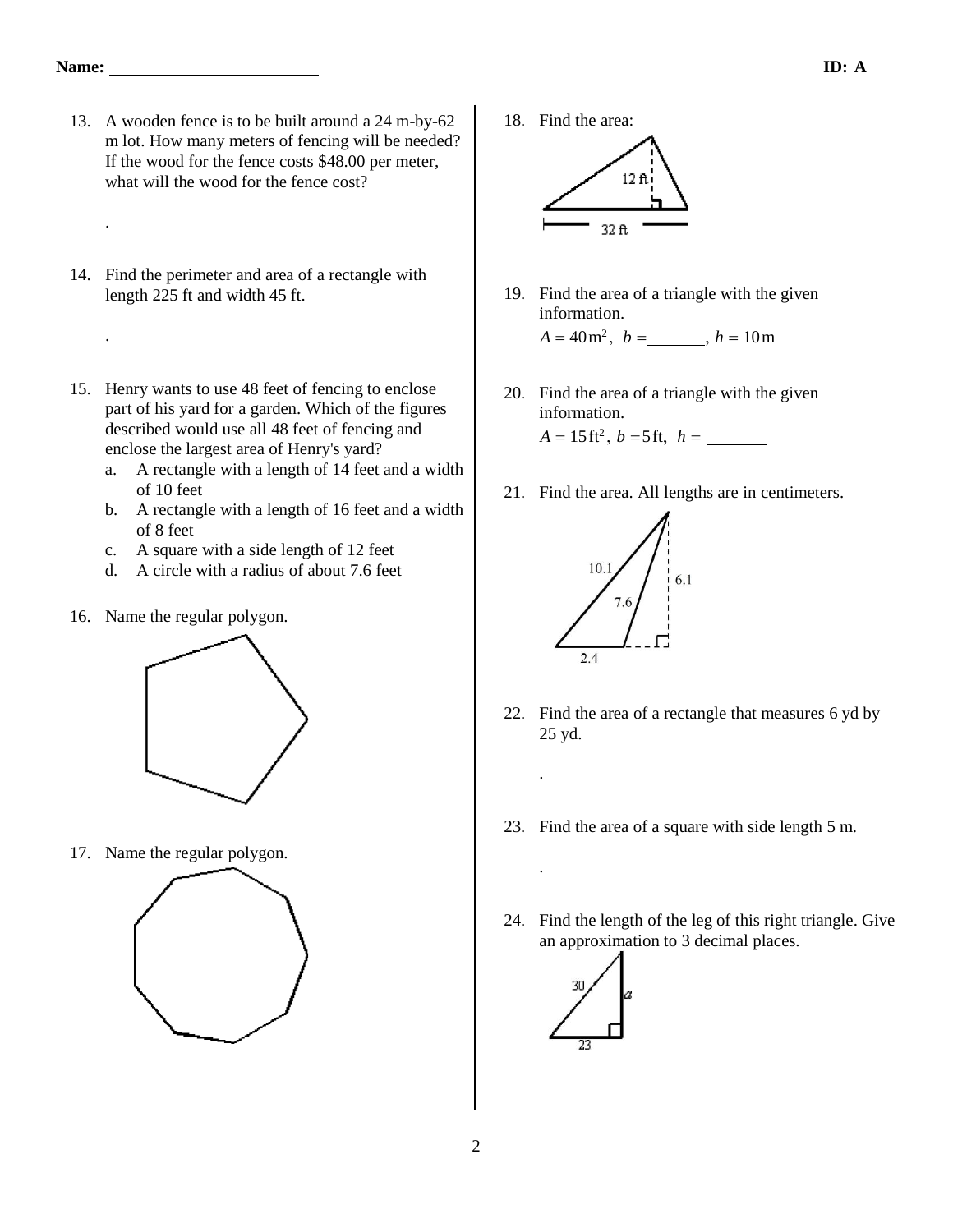- 25.  $\triangle ABC$  is a right triangle.  $AB =$ . 6 сf  $\overline{g}$
- 26. How long is a string reaching from the top of a 10-ft pole to a point on the ground that is 5 ft from the base of the pole?

27. Find the length of the leg of this right triangle. Give an approximation to 3 decimal places.



.

.

28. Find the circumference of the circle.



- 29. Find the area of a circle with radius 49 cm.
- 30. Find the area and circumference of the circle.



31. Find the distance between the points  $(2, -2)$  and (0, 5)

32. The distance between points *A* and *B* is .

.



33. Find the length of *AB*



34. Find the midpoint of the segment with endpoints (7, 9) and (–8, 5)

.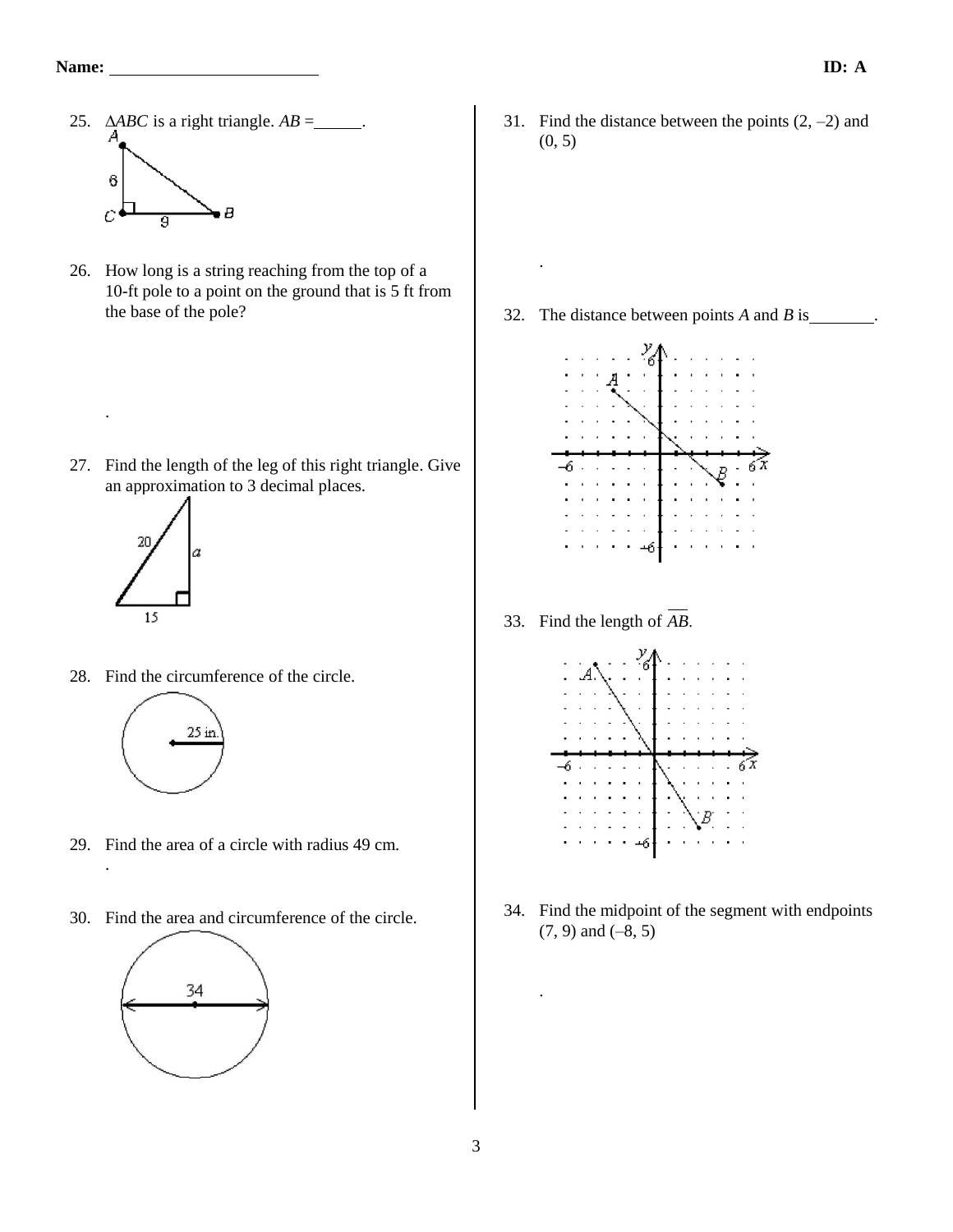35. Find *AB* and *BC* in the situation shown below.



36. If  $AB = 20$  and  $AC = 24$ , find the length of *BC*.



37. If *RS* = 30.3 and *QS* = 90.6, find *QR*.



38. a. What is the exact distance between *P* and *M*? Explain.

b. If the distance between *Q* and *N* is 42, what is *x*? Justify your answer.

c. If the distance between *Q* and *N* is 3.5*x*, what is *x*? Justify your answer.



39. Solve  $\frac{3}{6}b = 62$ 

.

40. Solve  $\frac{i}{-36} - \frac{3}{9} = \frac{4}{9}$ 

.

.

.

.

41. Solve 32*d* + 6 − 5*d* = 33

- 42. The formula  $p = nc e$  gives the profit *p* when a number of items *n* are each sold at a cost *c* and expenses *e* are subtracted. If  $p = 6900$ ,  $n = 4000$ , and  $e = 500$ , what is the value of  $c$ ?
- 43. Solve 46*q* − 24 = 68*q* − 90

- 44. Solve  $10g + 4 9g = -6 + g + 20$ . Tell whether the equation has infinitely many solutions or no solutions.
- 45. Solve 9*g* + 2 − 5*g* = 2 + 4*g* + 10. Tell whether the equation has infinitely many solutions or no solutions.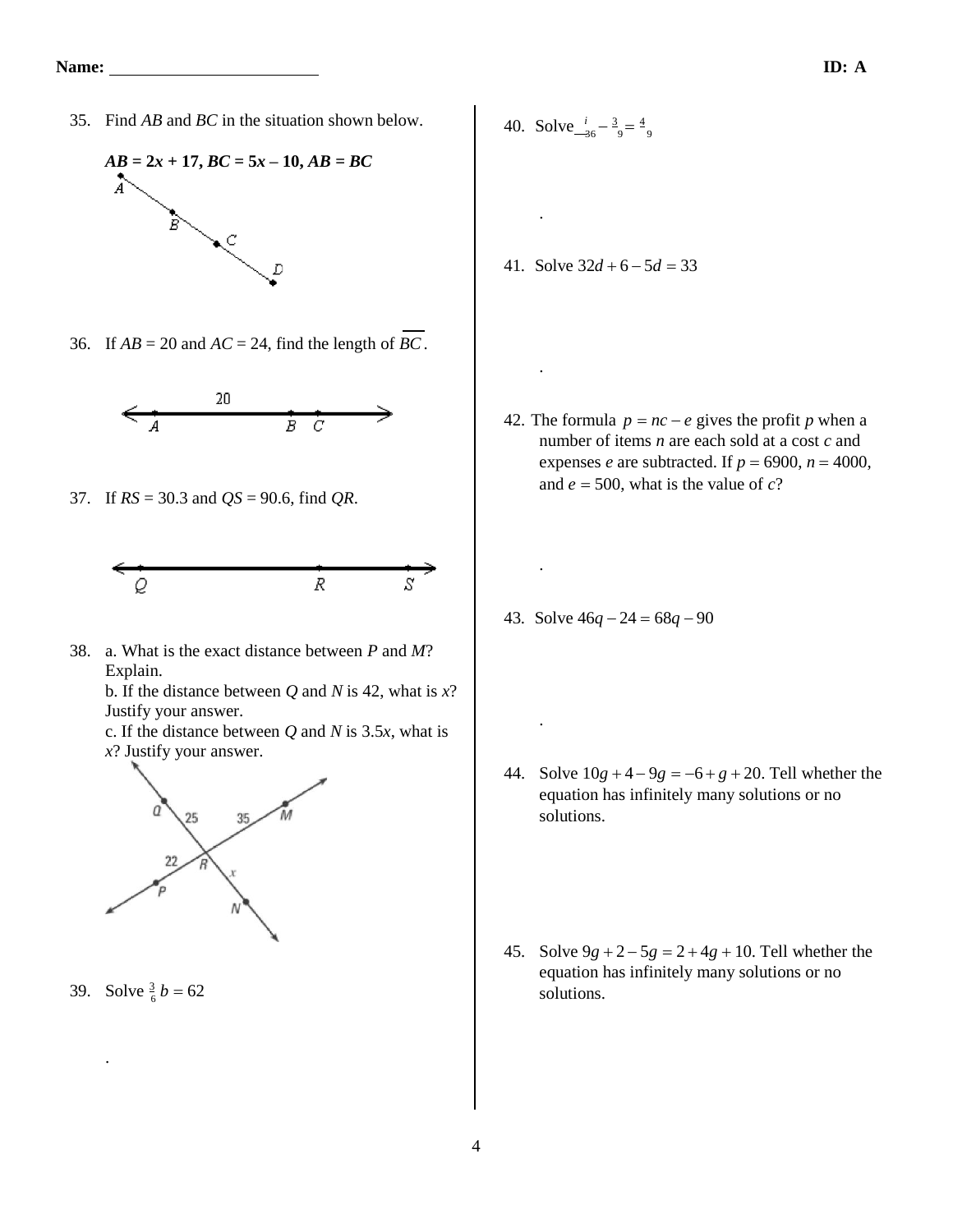$50.$ 

51.

46. Solve the proportion  $\frac{1}{x} = \frac{x}{x}$ 

53. Simplify (−5) (−5)<sup>2</sup> 47. Find the value of *MN* if *AB* = 18 cm, *BC* = 14.4 cm, and *LM* = 24 cm. *ABCD LMNO* 2 −5 *x* 2 54. Simplify (*x* ) 3 6 55. Simplify 2 6 48. On a sunny day, a 2-foot red kangaroo casts a 4 9 shadow that is 3 feet long. The shadow of a nearby *q y* 56. Simplify eucalyptus tree is 6 feet long. Write and solve a 3 (*qy*) proportion to find the height of the tree. . 2*x* <sup>7</sup> <sup>4</sup> 57. Simplify <sup>2</sup> 2 *y x* . −2 58. Simplify <sup>3</sup> 4 . <sup>−</sup><sup>2</sup> *b* 0 for *a* = 3 and *b* = 3 59. Add or subtract. <sup>2</sup>+ 4*z* <sup>3</sup>− 13*z* <sup>2</sup>− 3*z* 3 *z* 60. Multiply. (*m* + 2)(*m*+ 5)5

 $\frac{1}{8} = \frac{x}{56}$  56 56 52. Simplify  $\frac{-3w^0 r^{-5}}{r^{-8}}$ 

*t* −8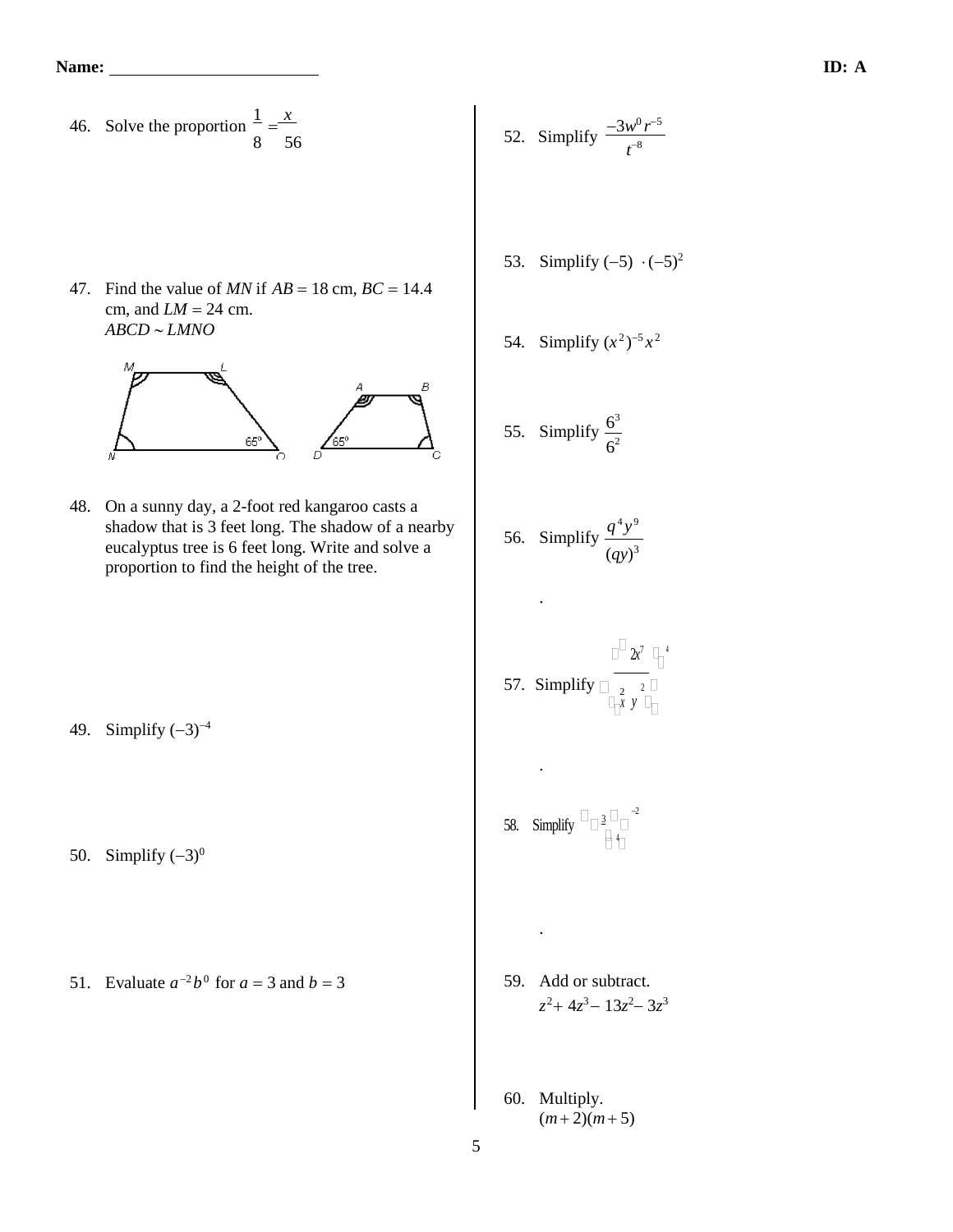- 61. Multiply. 69. Factor  $a^2 + 11a + 28$  $(m+3)(m+1)$ 62. Multiply. 70. Factor the trinomial  $p^2 + 2p - 8$ .  $(6x + 5y)^2$ 63. Multiply. 71. Factor  $3x^2 + 17x + 10$  $(d-9)^2$ 64. Find the GCF of 40 and 90 72. Factor  $3x^2 + 14x + 15$ 65. Find the GCF of  $2g^2$  and  $24g^4$ 66. Factor 7(*y* − 5) − 8*y*(*y* − 5) 73. a. Plot the following points in a coordinate plane: *A* (–2, 2), *B* (3, 2), *C* (–2, –4), *D* (3, –4)  $\cdots$  and  $\cdots$   $\uparrow$   $\uparrow$   $\uparrow$   $\cdots$   $\cdots$   $\cdots$  $\begin{array}{cccccccccccccc} \mathbf{1} & \mathbf{1} & \mathbf{1} & \mathbf{1} & \mathbf{1} & \mathbf{1} & \mathbf{1} & \mathbf{1} & \mathbf{1} & \mathbf{1} & \mathbf{1} & \mathbf{1} & \mathbf{1} & \mathbf{1} & \mathbf{1} & \mathbf{1} & \mathbf{1} & \mathbf{1} & \mathbf{1} & \mathbf{1} & \mathbf{1} & \mathbf{1} & \mathbf{1} & \mathbf{1} & \mathbf{1} & \mathbf{1} & \mathbf{1} & \mathbf{1} & \mathbf{1} & \mathbf{1} &$ 67. Factor  $15x^3 - 6x^2 - 25x + 10$ ه المنابع المنابع المنابع المنابع المنابع المناطق المناطق المناطق المناطق المناطق المناطق المناطق المناطق المناطق المناطق المناطق المناطق المناطق المناط<br>المناطق المناطق المناطق المناطق المناطق المناطق المناطق المناطق المناطق المناطق المناطق المناطق المناطق المناط a a ser a la provincia de<br>A decembro de Provincia de 68. Factor  $4x^3 - 16x^2 + 12 - 3x$ 
	- 74. Tell whether the graph of the quadratic function  $y = 9x^2 - 9x + 5$  opens upward or downward. Explain your answer.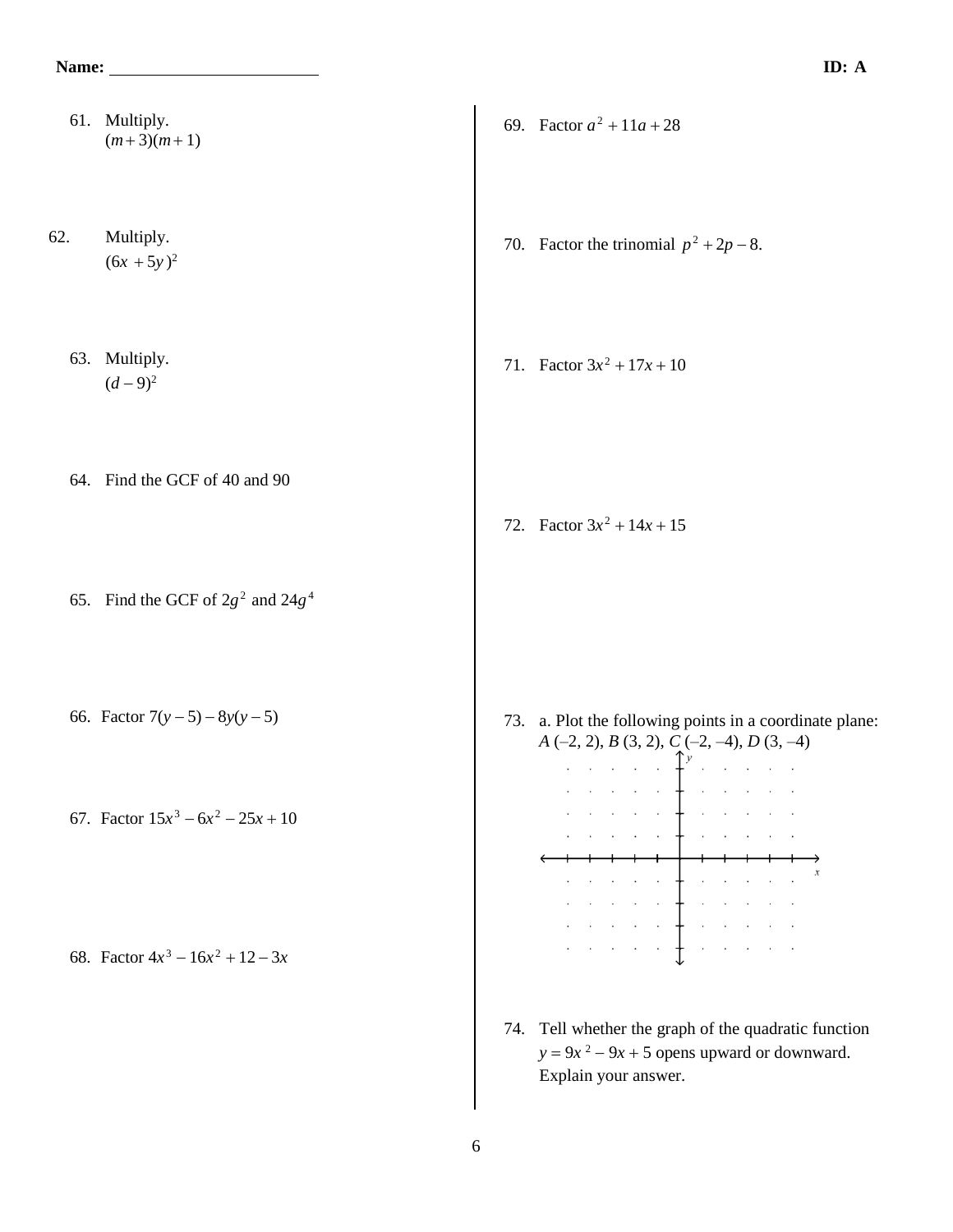75. Identify the vertex of the parabola. Then give the minimum or maximum value of the function.



76. Find the domain and range.



77. Find the zeros of the quadratic function  $f\mathbb{I}x\mathbb{I} = -x^2 + 2x + 8$  from the graph.



80. Subtract.  

$$
9\sqrt{5} - 2\sqrt{5}
$$

81. Simplify the expression  $\sqrt{12y+4}\sqrt{75y} - \sqrt{27y}$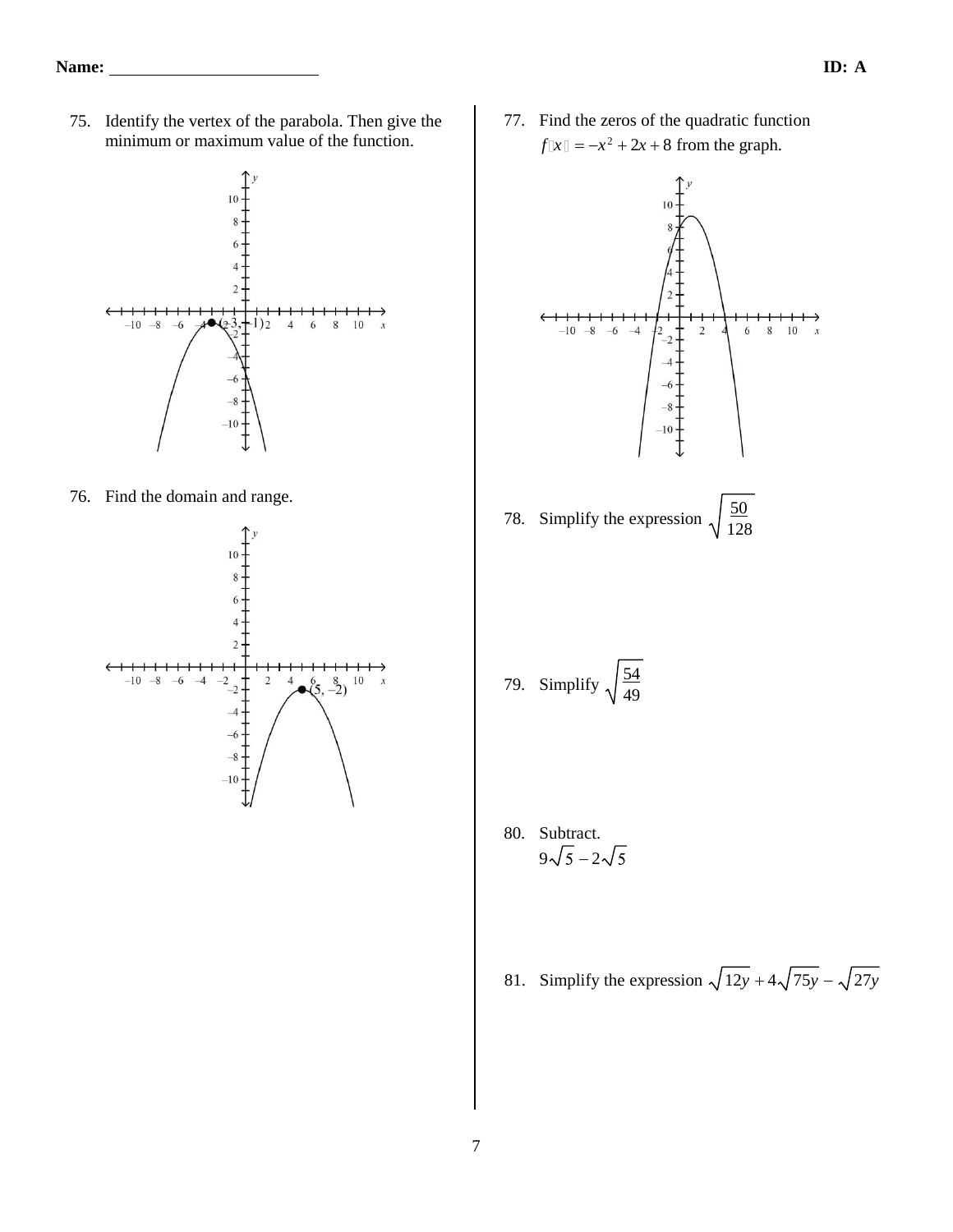82. Find the perimeter of a triangle whose side lengths are 10 cm,  $5\sqrt{5}$  cm, and  $\sqrt{20}$  cm. Give the answer as a radical expression in simplest form.

- 83. Multiply. Write the product in simplest form.
	- $\sqrt{4h}\sqrt{14h}$
- 84. Multiply. Write the product in simplest form.

 $\sqrt{7\frac{1}{n}}\sqrt{8}$  +  $\sqrt{9\frac{1}{n}}$ 

85. Multiply  $\boxed{\Box}$   $\boxed{7} - 9$   $\Box$  Write the product in simplest

form.

86. Simplify the quotient 
$$
\frac{\sqrt{y}}{y}
$$
 88. So  
the quotient  $\frac{1}{x}$  of the equation  $\frac{1}{x}$  to the equation  $\frac{1}{x}$  to the equation  $\frac{1}{x}$  to the equation  $\frac{1}{x}$  to the equation  $\frac{1}{x}$  to the equation  $\frac{1}{x}$  to the equation  $\frac{1}{x}$  to the equation  $\frac{1}{x}$  to the equation  $\frac{1}{x}$  to the equation  $\frac{1}{x}$  to the equation  $\frac{1}{x}$  to the equation  $\frac{1}{x}$  to the equation  $\frac{1}{x}$  to the equation  $\frac{1}{x}$  to the equation  $\frac{1}{x}$  to the equation  $\frac{1}{x}$  to the equation  $\frac{1}{x}$  to the equation  $\frac{1}{x}$  to the equation  $\frac{1}{x}$  to the equation  $\frac{1}{x}$  to the equation  $\frac{1}{x}$  to the equation  $\frac{1}{x}$  to the equation  $\frac{1}{x}$  to the equation  $\frac{1}{x}$  to the equation  $\frac{1}{x}$  to the equation  $\frac{1}{x}$  to the equation  $\frac{1}{x}$  to the equation  $\frac{1}{x}$  to the equation  $\frac{1}{x}$  to the equation  $\frac{1}{x}$  to the equation  $\frac{1}{x}$  to the equation  $\frac{1}{x}$  to the equation  $\frac{1}{x}$  to the equation  $\frac{1}{x}$  to the equation  $\frac{1}{x}$  to the equation  $\frac{1}{x}$  to the equation  $\frac{1}{x}$  to the equation  $\frac{1}{x}$  to the equation  $\frac{1}{x}$  to the equation  $\frac{1}{x}$  to the equation  $\frac{1}{x}$  to the equation  $\frac{1}{x}$  to the equation  $\frac{1}{x}$  to the equation  $\frac{1}{x}$  to the equation  $\frac{1}{x}$  to the equation  $\frac{1}{x}$  to the equation  $\frac{1}{x}$  to the equation  $\frac{1}{x}$  to the equation  $\frac{1}{x}$  to the equation  $\frac{1}{x}$  to the equation  $\frac{1}{x}$  to the equation  $\frac{1}{$ 

- 89. Solve the equation 8  $\sqrt{x}$  = 72
- 90. Find the slope of the line passing through the points  $A(-6, 2)$  and  $B(-1, -4)$

91. Find the slope of the line.



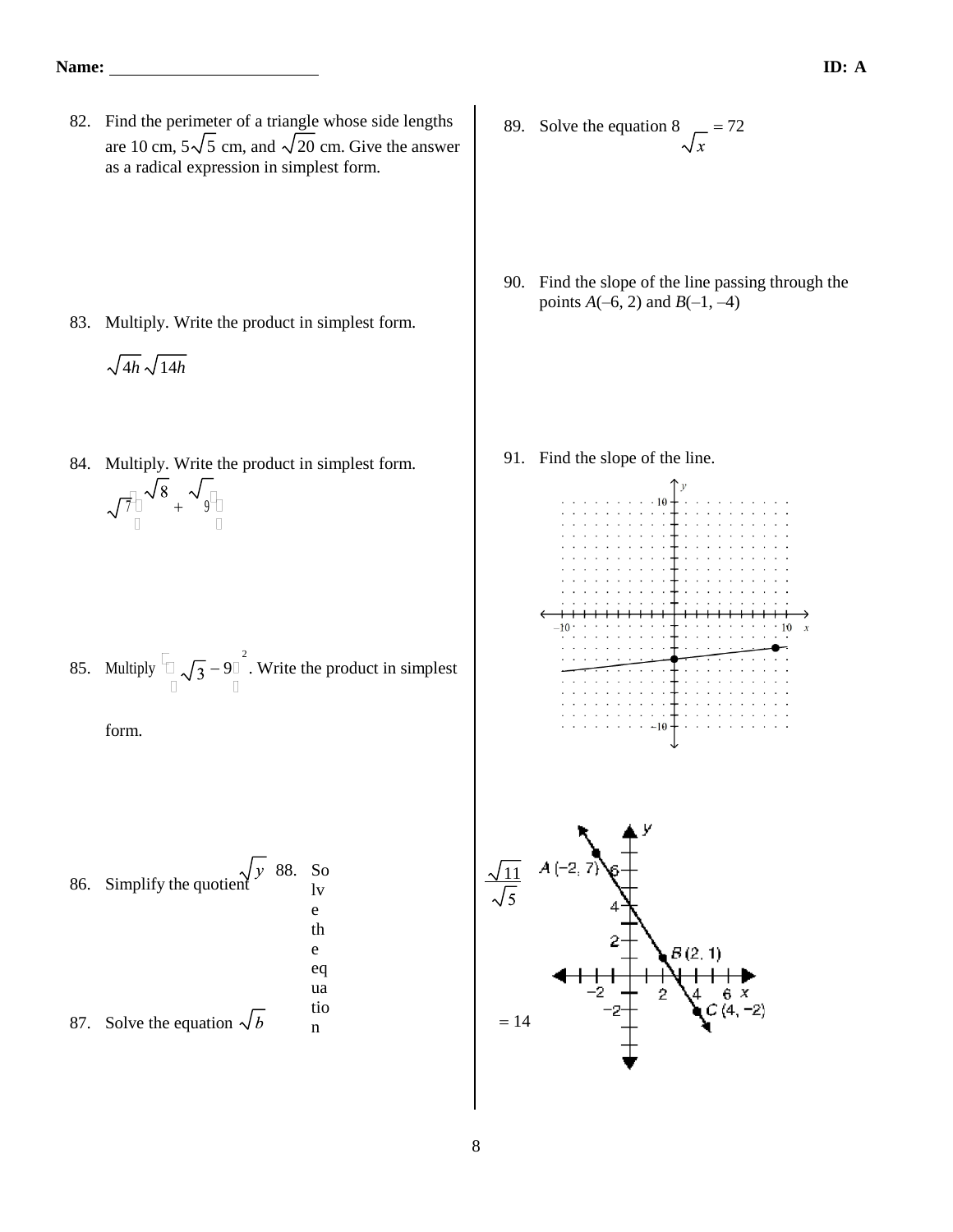Calculatetheslopeoftheline.Doesitmatterwhic

 $\mathbf{a}$  $\mathbf{1}$  $\mathbf c$  $\mathbf u$  $\,1$  $\rm{a}$  $\mathbf t$  $\rm e$  $\mathbf t$  $\boldsymbol{\textbf{h}}$  $\mathbf{e}% _{0}\left( \mathbf{1}\right)$  ${\bf S}$  $\mathbf{1}$  $\mathbf{o}$  $\, {\bf p}$  $\mathbf{e}$  $\mathbf{o}$  $\mathbf f$  $\mathbf{t}$  $\,$  h  $\mathbf{e}% _{0}\left( \mathbf{1}\right)$  $\bf{l}$  $\mathbf i$  $\mathbf n$  $\mathbf{e}% _{0}\left( \mathbf{1}\right)$  $\overline{D}$  $\mathbf{o}$  $\mathbf e$  $\mathbf S$  $\rm i$  $\mathbf t$  $\mathbf{m}$  $\rm{a}$  $\mathbf t$  $\mathbf t$  $\mathbf{e}% _{B}=\mathbf{e}_{B}+\mathbf{e}_{B}+\mathbf{e}_{B}+\mathbf{e}_{B}$  $\mathbf{r}$  $\mathbf{W}$  $\boldsymbol{\textbf{h}}$  $\mathbf{i}$  $\mathbf c$  $\mathbf h$  $\, {\bf p}$  $\mathbf 0$  $\mathbf i$  $\mathbf{n}$  $\mathbf t$  $\mathbf S$  $\mathbf{a}$  $\mathbf r$  $\rm e$ 

h pointsare